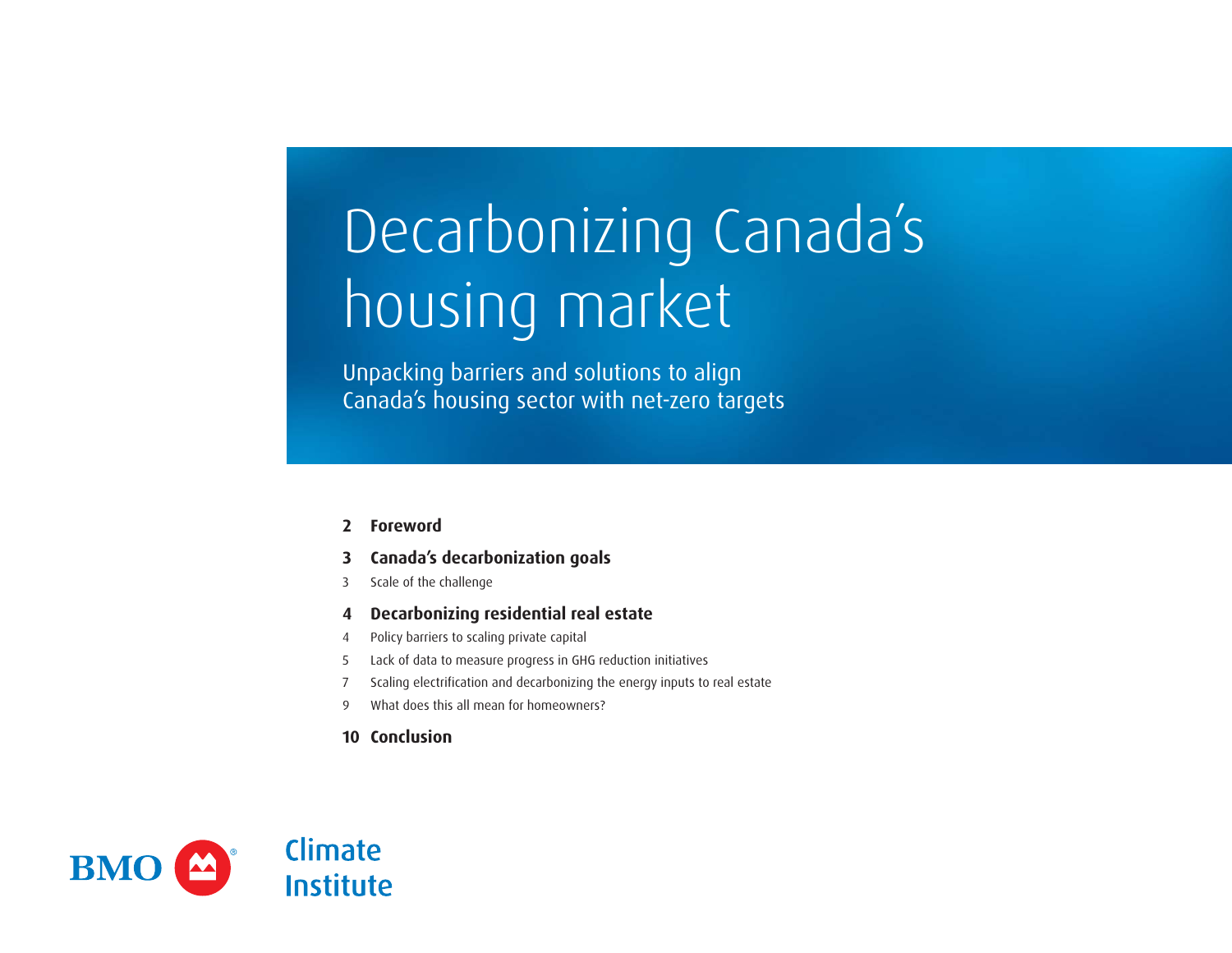### <span id="page-1-0"></span>Foreword



**Susan McGeachie** Head, BMO Climate Institute

As the world moves toward achieving net-zero emissions globally by 2050, banks will play a critical role in supporting the transition to a low carbon economy, not just in managing their own operations but through financing for retail, commercial and corporate clients to support their decarbonization investments as well.

To help advance the industry's efforts to address financed emissions, Canada's six largest banks, along with Vancity and Coast Capital, joined the UN convened Net-Zero Banking Alliance (NZBA) with a goal to achieve net-zero financed emissions in lending by 2050, and establish intermediate (2030) emission reduction targets.

Residential real estate contributes significantly to Canada's national greenhouse gas (GHG) emissions. The good news is that, as one of the world's cleanest electricity producers, Canada has a distinct opportunity to reduce emissions through electrification in the real estate sector, where currently most energy consumption and associated emissions are from natural gas. Policy initiatives appear to be aligned: provinces with higher emitting electricity grids have decarbonization plans in place, sector-wide GHG reduction targets are being rolled out, and building energy codes are being implemented. Adoption of technologies such as heat pumps, including those that can function in cold climates, is also advancing, as are some of the policy changes required to increase the potential for renewable natural gas.

But barriers to decarbonizing the real estate sector still exist, which could hinder the path to a net-zero future. These barriers include access to private capital, lack of data to measure progress in GHG reduction initiatives and inform strategies, and the carbon intensity of a significant proportion of the energy supply. Addressing these barriers involves a suite of solutions starting with initiatives to drive behavioural change for homeowners and their contractors, alongside investments in energy efficiency and electrification.

In this paper, the BMO Climate Institute delves into the challenges of decarbonizing residential real estate and what needs to be done by government and industry, in collaboration with banks and other mortgage lenders, to enable Canadian homeowners to be a part of the solution.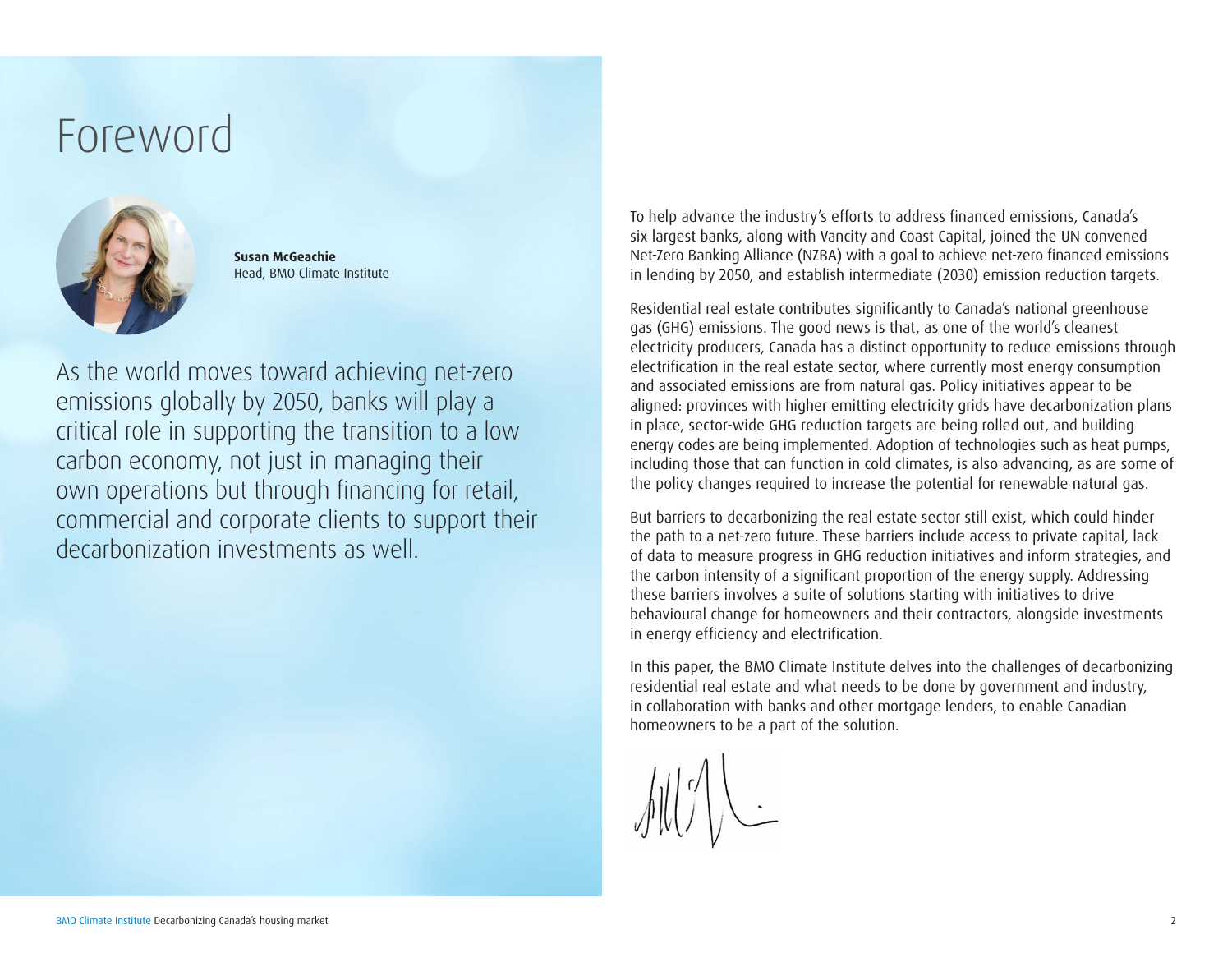## <span id="page-2-0"></span>Canada's decarbonization goals

Canada has established targets to reduce greenhouse gas (GHG) emissions by 40-45% below 2005 levels by 2030, reach net-zero electricity generation by 2035, and achieve net-zero emissions across the economy by 2050.

Buildings account for 16% of Canada's annual GHG emissions, of which 57% (66 Mt CO<sub>2</sub>e annually) is from residential buildings<sup>1</sup>. The emission intensity of energy consumption in Canada's residential real estate sector must decrease by 64% by 2030, and by more than 100% by 2050<sup>2</sup> to align with net-zero targets. Figure 1 presents emission reductions aligned with the International Energy Agency Net-Zero Emissions decarbonization scenario, which we have used here as a proxy for the Paris Agreement target of limiting warming to 1.5°C below preindustrial levels.

#### **Figure 1: Net-zero aligned pathway for Canada's housing sector.**

Current emission intensity of residential real estate is shown alongside emission intensity reductions required by 2030 and 2050 to align with the International Energy Agency's Net Zero Emissions by 2050 Scenario.



Data source: [Residential Sector Canada Table 1: Secondary Energy Use and GHG Emissions by Energy Source | Natural Resources Canada](https://oee.nrcan.gc.ca/corporate/statistics/neud/dpa/showTable.cfm?type=CP§or=res&juris=ca&rn=1&page=0)

#### **Scale of the challenge**

Improvements to the building envelope<sup>3</sup>, along with more efficient appliances, have yielded a 24% decline in residential energy intensity and an absolute decline in emissions for the sector since 20004 . Declines in absolute emissions, however, have not yet achieved the rate required to reach net-zero targets, highlighting the importance of scaling energy efficiency retrofits for existing homes. Achieving the scale required will be difficult, as deep energy efficiency retrofits<sup>5</sup> are disruptive.

The most economical time to decarbonize a residential unit is at the time of construction, but approximately 75% of the homes that need to be decarbonized by 2030 have already been built<sup>6</sup>.

The most opportune times for retrofits in existing homes are when a buyer first takes ownership of the property, is undertaking a major renovation of the existing home, and when buying new appliances.

By 2050, approximately nine million buildings<sup>7</sup> housing a total of 16 million single unit dwellings<sup>8</sup> must undergo at least one deep retrofit to reduce their property-level energy consumption to the levels required to achieve net-zero goals. Canada's rate of deep retrofit renovations therefore will have to increase from less than 1% of homes currently to 5–12% annually by 2030, comprising up to 1 million dwellings each year at an estimated cost of \$321-517 billion present value by 2050<sup>9,10</sup>.

Governments will have a key role to play in establishing policies and regulatory environments to scale solutions. Strategies may include promoting extensive improvements in energy efficiency throughout Canada's sizeable building stock by, for example, requiring energy audits whenever a house is sold. Deeper GHG reductions can be realized by increasing the share of non-emitting fuel sources in power generation across the country to help realize the potential of electrification, and by creating an enabling environment to crowd in private capital.

Success in decarbonization will require not only significant initial capital investment, but also mechanisms to facilitate access to that capital for homeowners. Government funding programs alone cannot fund the full scale of deep retrofits required, nor can most homeowners easily access those funds. Leveraging these funding programs to scale capital from mortgage providers can help realize the levels of financing required and offer a far wider reach to individual property owners than governments could achieve in isolation.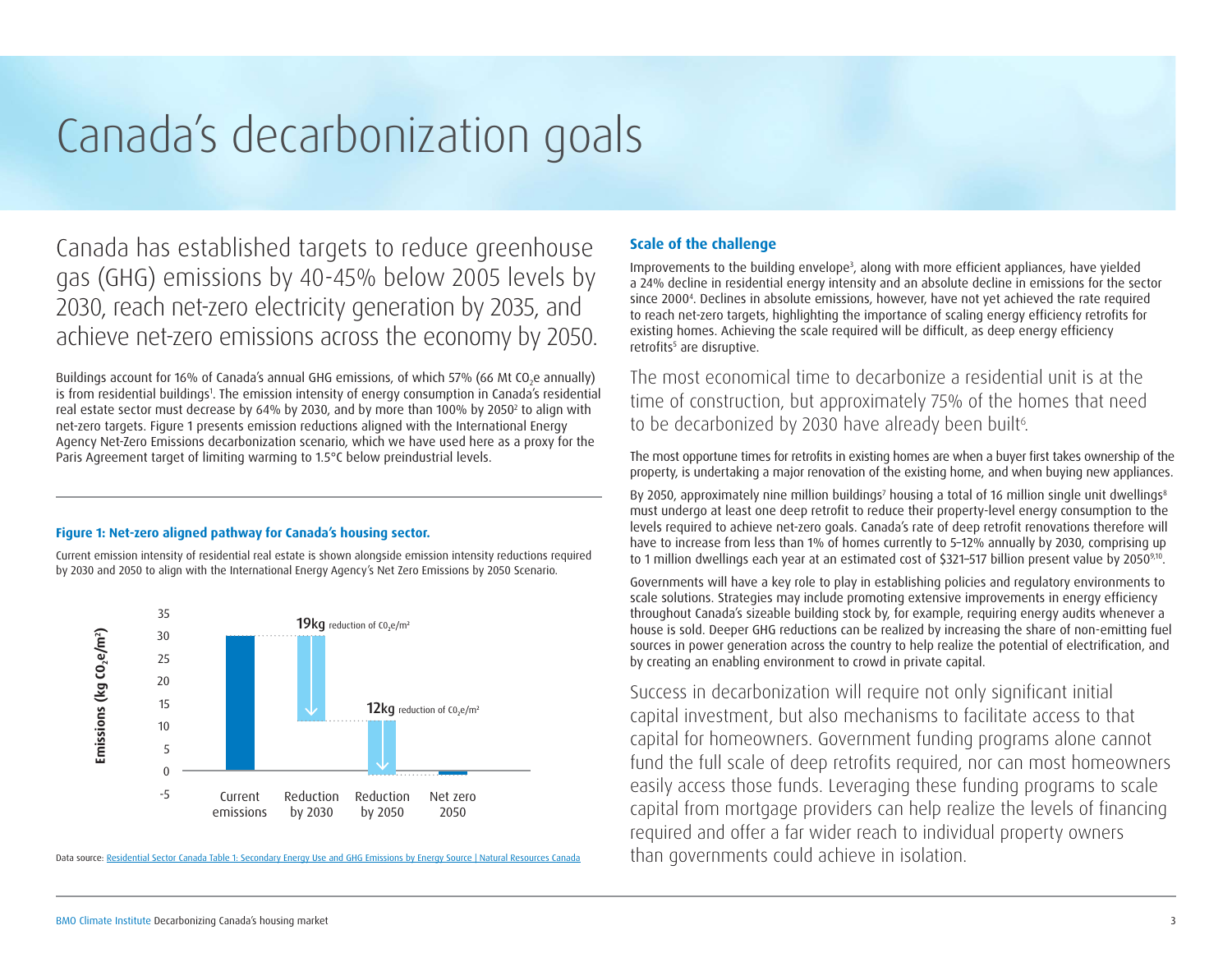## <span id="page-3-0"></span>Decarbonizing residential real estate

#### Decarbonizing Canada's housing market is a tremendous opportunity to make serious strides toward net-zero goals.

#### Significant challenges, however, remain:

- 1. Policy barriers impeding access to dedicated decarbonization financing for homeowners from private capital providers;
- 2. Lack of data to measure progress in GHG reduction initiatives and inform reduction strategies; and,
- 3. The carbon intensity of the energy supply.

Underpinning all three barriers is a lack of awareness on the part of homeowners, and often their contractors, on how or even why they should reduce their home's carbon footprint. A special section on what homeowners can do to decarbonize their dwellings is provided on [page 9.](#page-8-0)

#### **Policy barriers to scaling private capital**

Leveraging private capital to accelerate the low-carbon transition is a foundational objective of the Glasgow Pact<sup>11</sup> to achieve national commitments to net zero by 2050. The housing market is a key example of a sector in need of public-private financing partnerships to support decarbonization.

Financial institutions, in conjunction with government agencies, can play a larger role in achieving the scale and market penetration of energy efficiency technologies needed for a net-zero pathway in Canada's residential sector.

Banks partner with millions of Canadians to provide home financing and have the reach and deep relationships that can help drive capital flows toward supporting clients in their household decarbonization journey. Approximately 60% of some 10 million owner-occupied dwellings in Canada are financed through a mortgage, and 28% of these have an additional Home Equity Line of Credit (HELOC)12. This financing establishes an opportunity to leverage the relationship between over six million Canadian homeowners and their financial institution to open a communication channel and expand the reach of government funds to support investments in reducing the homeowner's GHG footprint.

Government funding programs to date, however, are largely developed in isolation of financial services organizations, which impedes the ability of private capital providers to design the hybrid forms of funding structures needed to unlock the scale of investment required.

To advance the decarbonization of Canada's residential real estate sector, the federal government recently announced several programs to help homeowners complete major home retrofits. The 2021 Federal Budget proposed \$4.4 billion over five years for a **Canada Greener Homes interestfree loan program** to help up to 200,000 homeowners, 1% of Canadian dwellings, complete major home retrofits through interest-free loans of up to \$40,000. This program is supplemented by Natural Resources Canada (NRCan)'s **Canada Greener Homes Grant**13, a \$2.6 billion investment over seven years. The **Canada Greener Homes Grant** will give up to 700,000 homeowners \$5,000 each to make energy-efficient retrofits to their homes and up to \$600 each to help with the cost of an EnerGuide home energy evaluation. We estimate the GHG reduction potential of these two grants, which will support 5-7% of Canadian homeowners, to be 1.5 to 3 Mt CO<sub>2</sub>e<sup>14</sup>, far below the 66 Mt CO<sub>2</sub>e of reductions required to get the sector to net zero. Substantially higher levels of investment are therefore required.

The reach of these programs could be significantly extended through public-private financing by leveraging the tools already in place, such as mortgage loan insurance for first-time home buyers15. The federal government can reduce the cost of private capital investments in retrofits by covering the risk of default to the mortgage lender or providing a loss ceiling on a retrofit top-up. For example, a \$50,000 retrofit top-up could be offered by lenders on a \$950,000 mortgage at a lower interest rate than the mortgage if the government guarantees the \$50,000 top-up. The largest potential to accelerate this program is to offer it at the time of mortgage refinancing so that it can reach all estimated 6.08 million<sup>12</sup> dwellings in Canada with an existing mortgage. Such a structure would mobilize far greater levels of lower cost capital for homeowners to support investments in reducing their carbon footprint.

The government could extend capital even further by expanding the underwriting function of the Canada Mortgage and Housing Corporation (CMHC) at the time of mortgage origination. This mandate would allow lower-risk first-time homebuyers (i.e., those with more than a 20% down payment on the home) the opportunity for a lower rate top-up loan for energy efficiency retrofits as described in the example above.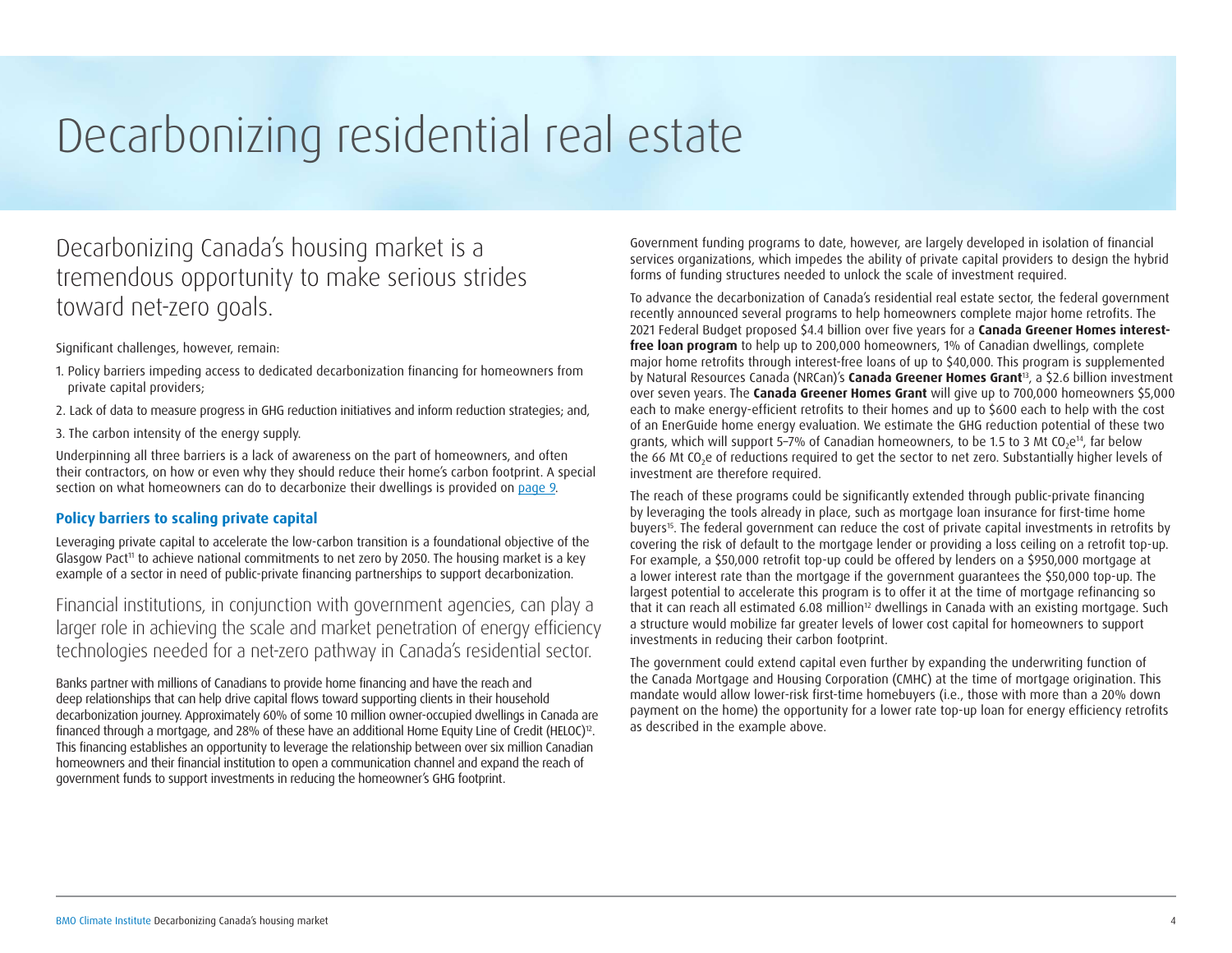<span id="page-4-0"></span>Leveraging the reach of a retail bank could facilitate access to these hybrid financing products to all single dwelling homeowners with mortgages, compared to less than one million homes covered by the current government grants.

#### This private capital mobilization strategy has the potential to achieve 10 to 23 Mt CO<sub>2</sub>e<sup>16</sup> of emission reductions, which exceeds the estimated 1.5 to 3 Mt  $CO<sub>2</sub>e$  of the current strategy (Figure 2).

The Federation of Canadian Municipalities (FCM) also has financing programs<sup>17</sup> to support homeowner investments in energy efficiency. The programs have been designed to facilitate partnerships with mortgage lenders for scaling financing and sharing risk by combining the municipality's funds with a bank's products, such as HELOCs. The idea is for this public-private blended financing structure to offer more favourable financing terms to homeowners for meeting established climate-aligned criteria. The primary barrier to scale is that incentives are limited to the volume of borrowers within each municipality. As each municipality creates its own fund disbursement, mortgage lenders must design different financing solutions for each location. Another barrier to scale is the limit to the level of debt financing that municipalities can assume. The greater opportunity to leverage the FCM GHG reduction grants to municipalities would be for the municipalities to establish a reserve fund to underwrite some of the risk, thereby allowing lenders to extend cheaper credit at a more significant volume than the original grant amount.

For any of these policy solutions to be effective, however, there must be adequate demand from homeowners to achieve the scale needed by mortgage lenders to warrant the associated administrative build. The primary incentives for the homeowner are reduced utility payments and a higher home resale value. Establishing a demand level threshold is a precondition to deploying private capital. Analysis on strategies to increase individual consumer demand was recently the focus of Efficiency Canada, which last year released a paper entitled *Canada's Climate Retrofit Mission*. The paper described several actions governments could take to generate the required increase in incremental demand. These actions include reducing the high up-front costs of retrofitting through tax benefits, removing administrative barriers to accessing incentives, incentivizing growth in the supply of trades required, and educating homeowners on the benefits of home decarbonization, including the potential for increased property value<sup>s</sup>.

#### **Lack of data to measure progress in GHG reduction initiatives**

Even if Canada was able to implement strategies for widespread decarbonization of the housing stock, a lack of consolidated, standardized, and timely data would prevent government and mortgage lenders from accurately monitoring and evaluating GHG reduction outcomes.

Accurately quantifying current emissions from Canada's housing stock requires granular data on floor area and energy consumption at the property level. While regularly updated (e.g., annual average) property-level data on energy consumption exists through the utilities, there is no central government agency or entity that is collecting, compiling, and making this data available to inform public and private sector decision-makers.

#### **Figure 2: Estimated GHG abatement potential for existing federal decarbonization programs and potential opportunity with scaled private capital.**

Emission reduction potential of restructuring government incentives to scale private capital is demonstrated for different rates of market uptake assuming a range (40–90%) of emission reductions realized from deep retrofits. This potential is shown relative to the estimated abatement opportunity to be realized from existing federal programs.



Data sources: Natural Resources Canada Energy Use Database and Environment and Climate Change Canada National Inventory Report

Energy use data is currently compiled in Canada's National Energy Use Database, which provides data on floor space and energy consumption aggregated to the building type per province with average provincial emission factors presented annually in National Greenhouse Gas Inventory reports18, but the reported data lags by several years. As a result, efforts to measure progress toward the decarbonization of Canada's building sector are limited to outdated provincial averages, creating data gaps that make it impossible to accurately measure how individual homeowner activities move the needle toward net zero.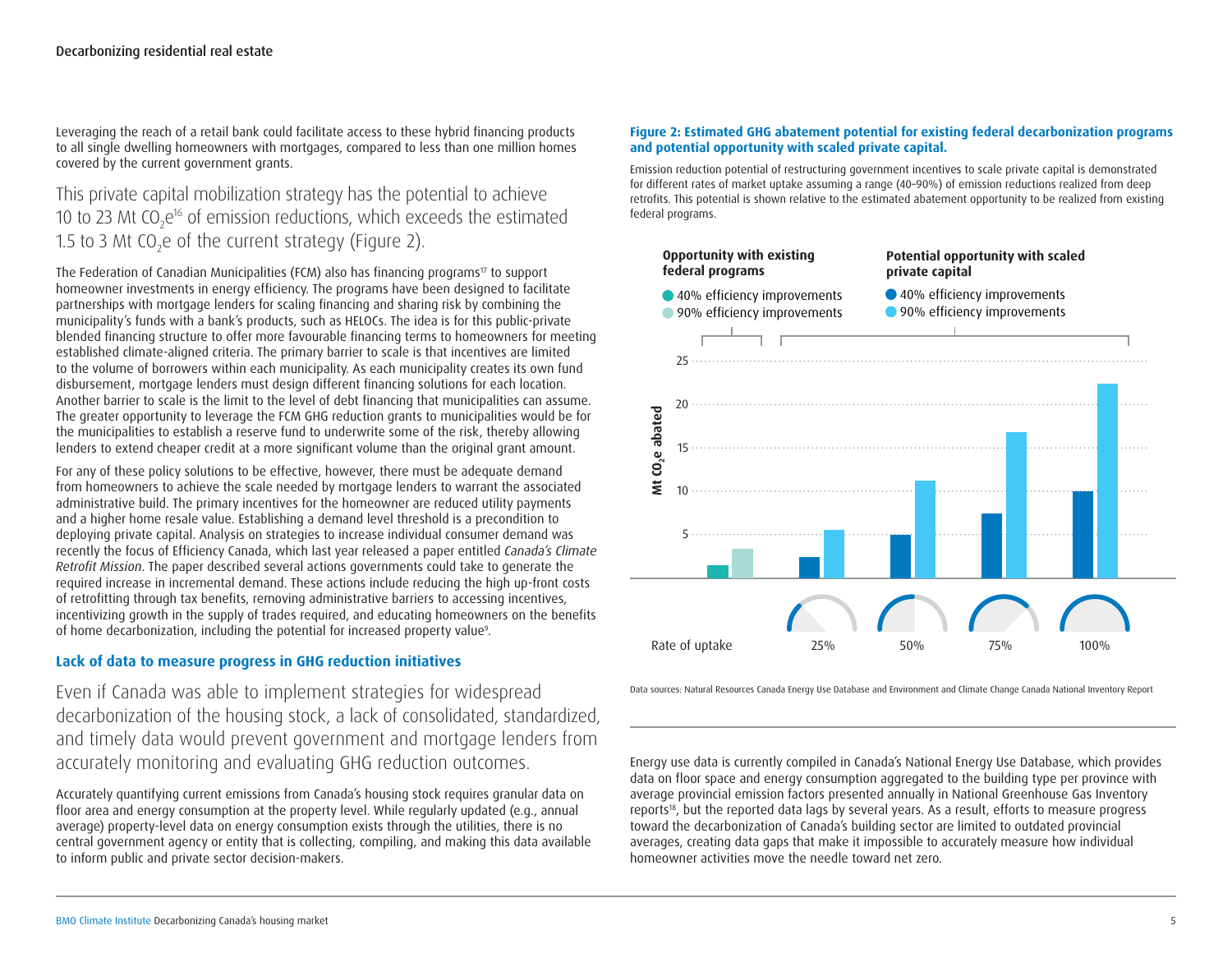

Opportunities to improve data availability include internal consolidation of floor area data for clients and implementing systems to collect data on home heating technology at the time of lending. This, however, does not provide the level of completeness required for a robust analysis of decarbonization financing program outcomes. A more complete data set would be augmented through regulatory requirements for timely, accurate, and validated square foot and energy use data at the single dwelling level.

Data should be made available in a centralized repository, as is done in the European Union's Energy Performance Certificate (EPC) registry<sup>19</sup>. In the EU's framework, national mandates requiring energy performance assessments are disclosed in a database of property-specific energy consumption data<sup>20</sup>. Although challenges to this model persist - including inconsistent standards between nations, incomplete databases, and gaps in the enhanced monitoring required to validate submissions<sup>21</sup> – it is a data source that has been leveraged by lenders as a foundation to support homeowners with sustainable financing<sup>22</sup>.

The EPC framework also provides property owners with a clear description of the types of improvements – and associated costs – that can be implemented in their dwellings to abate emissions. These emission reduction improvements are further linked to positive impacts on property values<sup>23</sup>. Implementing a parallel framework in Canada via energy audit requirements at the time of sale and standardized labelling for residential energy efficiency could therefore also be expected to benefit Canadian homeowners.

CMHC has proposed to lead the establishment of a data exchange capturing a wide range of climate-housing characteristics, including physical risk, and would be well positioned to work with the Canadian Centre for Energy Information, utilities, and energy auditors to consolidate propertylevel emission data into a central repository. Implementing this program in Canada could build on the learnings and best practices from the EPC program, including replicability across all relevant jurisdictions informed by a clear legislative framework, timely updates, easy accessibility, and an effective quality control system to ensure accuracy<sup>20,24</sup>.

A common, vetted GHG data repository would significantly improve the accuracy, comparability, and transparency of GHG reduction programs.



A model for improved measurement and monitoring toward Canada's net zero goal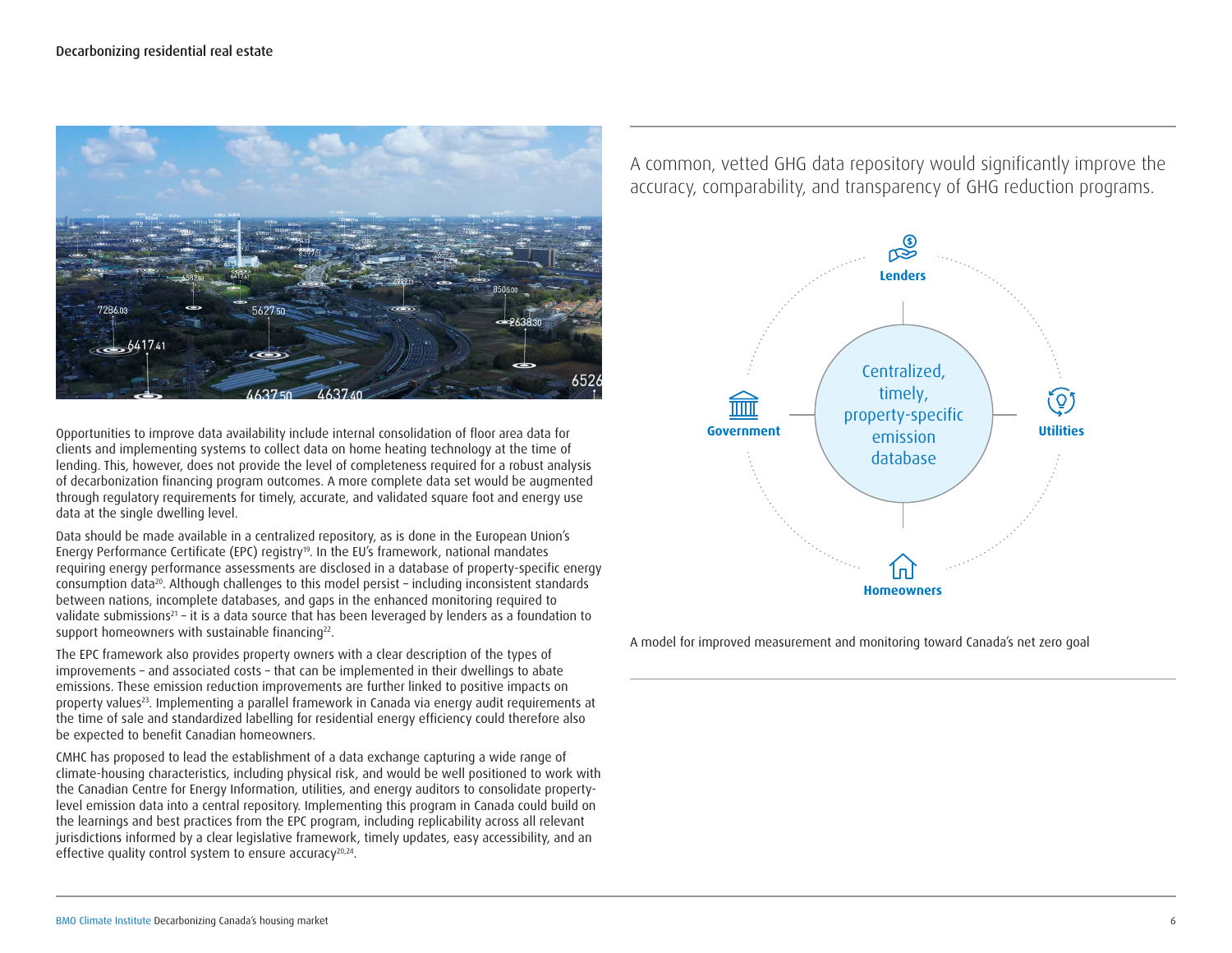#### <span id="page-6-0"></span>**Scaling electrification and decarbonizing the energy inputs to real estate**

Decarbonization of the real estate sector will primarily be achieved through electrification, with a concurrent increase in the supply of clean power. Both strategies must be facilitated by government policy direction and investment.

With 83% of electricity generated from non-emitting sources such as hydro, nuclear, wind, and solar, Canada has one of the cleanest electricity grids in the world $\epsilon$ . Electricity, however, accounts for only 38% of residential end-use energy consumption (Figure 3), resulting in 30% of emissions in Canada's housing sector<sup>4</sup>. The remaining 70% (46 Mt CO<sub>2</sub>e annually) of emissions are generated from fossil fuel combustion at the point of use, primarily from natural gas (37 Mt CO<sub>2</sub>e annually) used for space and water heating<sup>4</sup>.

Scaling electrification to displace natural gas in home heating in jurisdictions with low-emitting electricity<sup>25</sup> is one of the higher-impact opportunities to reduce GHG emissions. While natural gas accounts for less than 10% of electricity generation<sup>26</sup>, its widespread use persists in residential energy consumption, where it remains the primary source of energy for space and water heating and accounts for up to 95% of residential emissions in provinces with low-emitting electricity grids. An abatement opportunity of up to 22 Mt CO<sub>2</sub>e (67% reduction) can be realized annually in these provinces if natural gas is displaced with electric heating (Figure 4).

This figure assumes 100% electrification, however, while natural gas use can realistically be expected to continue for heating and cooking well into the future. More detailed modelling and analysis of electrification pathways can be found in the following reports: Canada's Energy Futures 2021 (Canada Energy Regulator); Canadian Energy Outlook 2021 (Trottier Institute); and, Canada's Net Zero Future (Canadian Climate Institute). These applications are prime candidates for utilization of renewable natural gas (RNG), which can be blended into existing natural gas infrastructure to abate a further 2 Mt CO<sub>2</sub>e annually<sup>27</sup> from the residential building sector.

#### **Figure 4: GHG abatement potential of scaling electrification.**

Current emissions for Canadian residential real estate, abatement potential, and resultant emission intensity following the electrification of space and water heating for provinces with clean power generation.

Methodology: The abatement potential was estimated by calculating an electricity emission factor per building type, per province, which replaced natural gas emission factors. This methodology assumes an equivalent rate of energy consumption when switching from natural gas to electricity.



Data sources: Natural Resources Canada Energy Use Database and Environment and Climate Change Canada National Inventory Report

#### **Figure 3: Percent share of fuel types in residential energy consumption and source of electricity generation.**

Values reflect average Canadian rates of energy use and power generation.



Data sources: [Residential Sector Canada Table 1: Secondary Energy Use and GHG Emissions by Energy Source | Natural Resources Canada](https://oee.nrcan.gc.ca/corporate/statistics/neud/dpa/showTable.cfm?type=CP§or=res&juris=ca&rn=1&page=0) and [Electricity facts | Natural Resources Canada \[PDF\]](https://www.nrcan.gc.ca/sites/nrcan/files/energy/energy_fact/2021-2022/PDF/2021_Energy-factbook_december23_EN_accessible.pdf)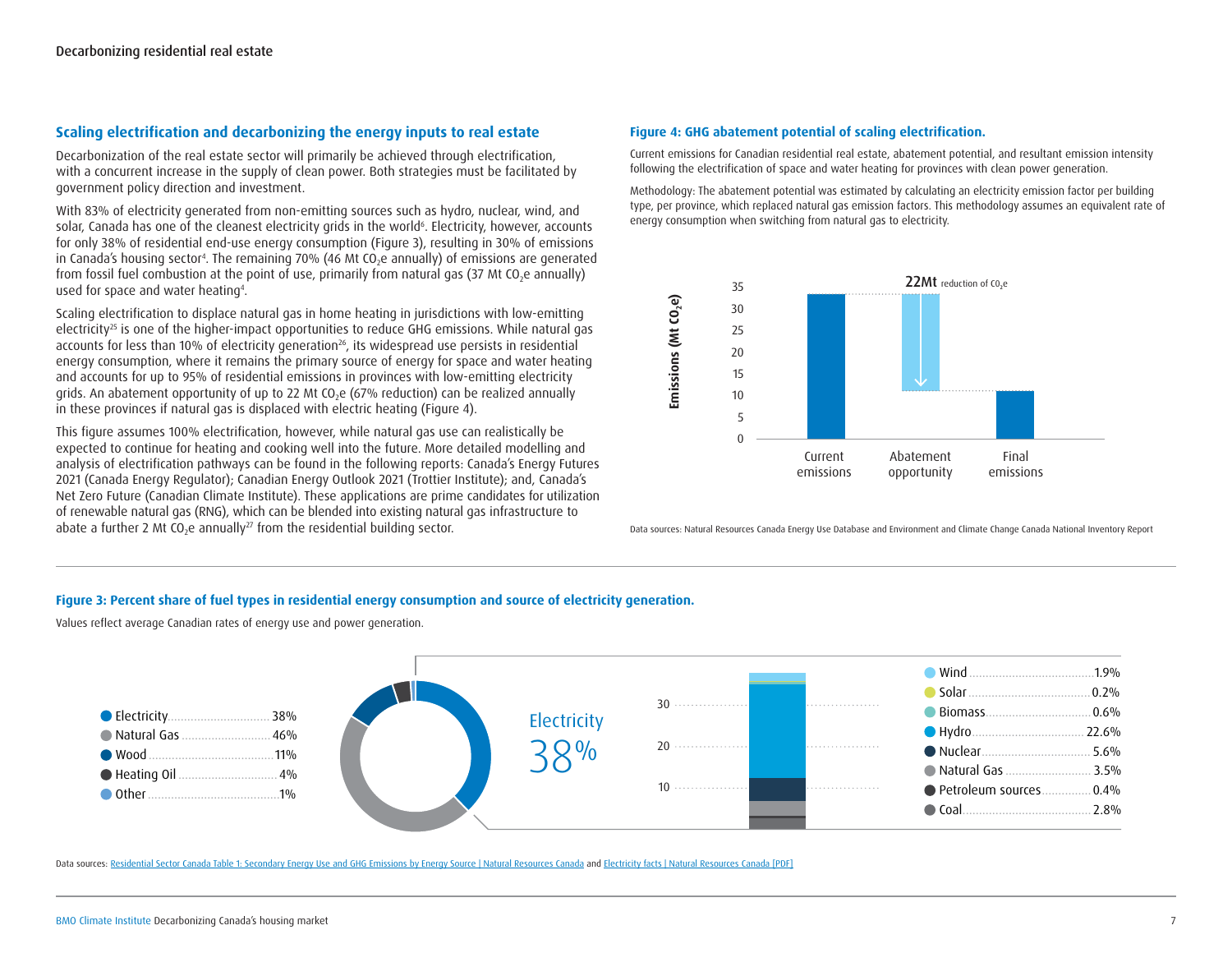Heat pumps, which provide more efficient heating for homes than high-efficiency natural gas or conventional electric heating alternatives<sup>28</sup> are a key technology to scale electrification in these jurisdictions. Achieving electrification at the scale required to meet Canada's decarbonization targets, however, will require generation capacity to increase from 145 GW currently to 330–390 GW29. Growth can be augmented through on-site solar installations (e.g., solar roofs) to further support non-emitting electricity consumption in individual homes.

Before electrification can make sense, however, implementing regional fuel switching strategies for power sectors with high-emitting grids is required. Provinces have made commitments and set strategic plans for reducing emissions from their electricity grids, including the phase-out of coal powered electricity, scaling of renewables, and reducing the carbon intensity of natural gas with carbon capture and storage. Some areas of Canada, including Quebec and in some parts of BC, are mandating the phase out of oil and natural gas in space and water heating of new buildings<sup>30</sup>. Similar mandates are rolling out in several U.S. cities, as well as countries such as Denmark and Norway.

Policy signals across Canadian jurisdictions would increase consumer certainty on the technologies they should prioritize, thereby accelerating new models of home energy consumption that drive deep decarbonization. Canada's **Energy Futures 2021** report outlines six power generation pathways to achieve net zero, driven by unique combinations of technology and renewable power generation.

The challenge for homeowners seeking to decarbonize their dwelling, and their net-zero aligned lenders, is lack of certainty on which technology will be the most economical, and the lowest emitting, in their region by 2050.

This challenge is shared by real estate developers constructing zero-carbon-ready homes as well<sup>31</sup>. Challenges are exacerbated by lack of clarity around an appropriate decarbonization roadmap for individual homes and costs with little to no payback.

Federal and provincial governments play a critical role in creating the conditions required to increase the supply of clean electricity and, for some provinces, decarbonize their grids. With current electricity projections from the Canadian Energy Regulator falling short of a net-zero aligned pathway<sup>32</sup> governments must work with utilities to increase energy supply, manage peak growth, ensure reliability, and leverage distributed energy resources (e.g., solar rooftops on every suitable house). Governments are also a key driver for incorporating lower-carbon natural gas into the energy supply mix and coordinating gas and electric utility regulations.



An example of this policy direction can be found in Quebec $33$  with the launch of a partnership between natural gas and electricity providers. The partnership proposes hybrid home heating options that combine the efficiency and clean fuel supply of electric heat pumps and the reliability of natural gas. Home heating systems can switch from electric to natural gas during times of peak demand. Hybrid home heating systems offer GHG reductions through a scalable model of power consumption for home heating. The technology reduces reliance on fossil fuel-derived energy over time as renewable energy generation capacity grows. This partnership is accompanied by a profitsharing model whereby electric utilities compensate gas providers for lost revenue.

An accelerated electrification strategy, accompanied by policy certainty on the affordability and competitiveness of power rates, would make it easier for homeowners to commit to energy retrofits. Detailed transition action plans and consistent action by governments would also facilitate decision-making and unlock investment in residential real estate decarbonization.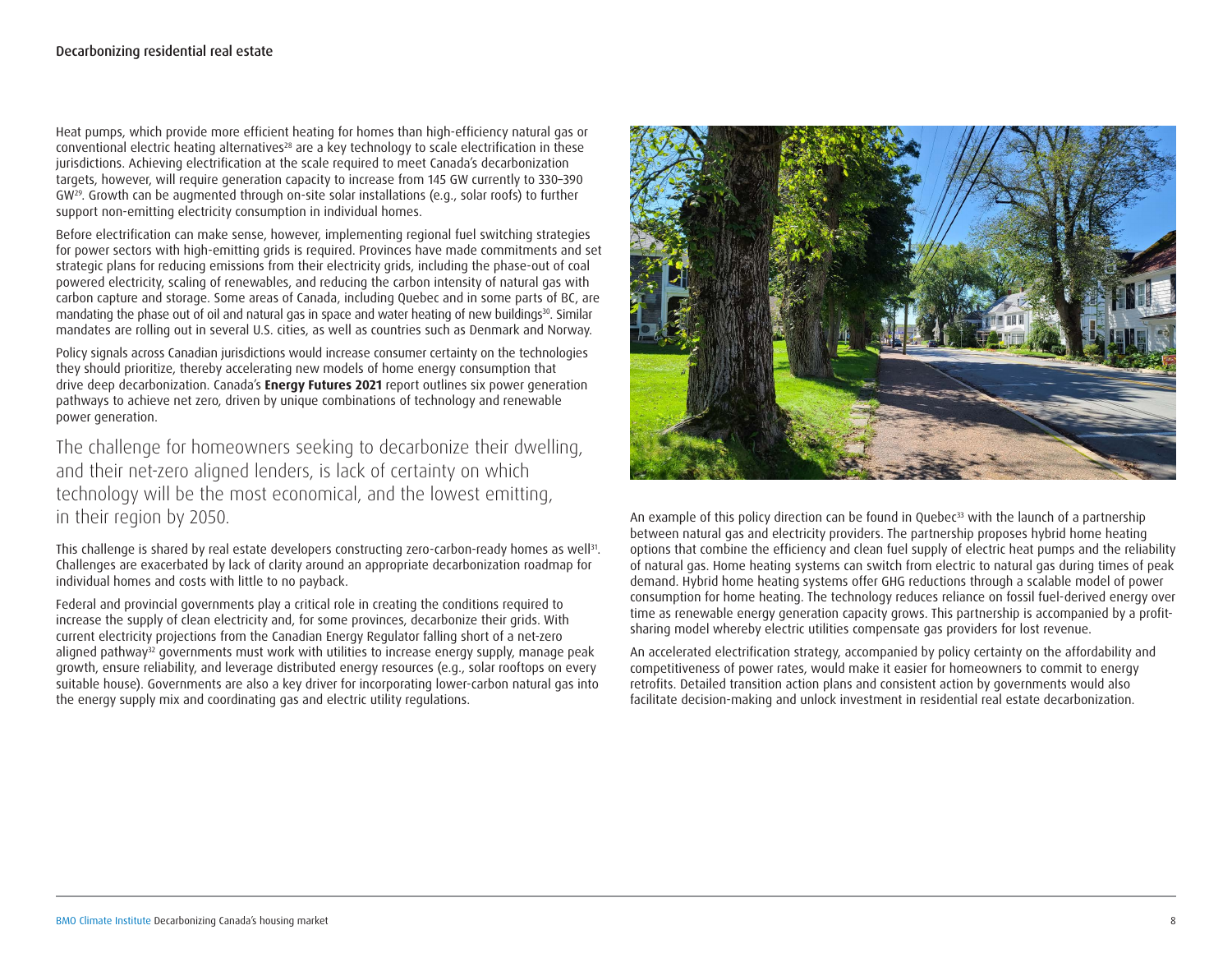### <span id="page-8-0"></span>What does this all mean for homeowners?

When Jane Ambachtsheer and Ugo Menard moved back to Toronto after six years in Paris, they bought an apartment house in High Park to convert to a single-family home. They saw this complete home renovation as the perfect opportunity to make their new home as sustainable as possible. The question was, how to best go about doing that.

Jane and Ugo faced their first challenge right out of the gate, when they discovered how difficult it was to find architects and builders in Toronto with experience in designing and building low carbon dwellings. That's when they opted as a first step to engage an architect specializing in sustainable house design to quide them through the retrofitting process<sup>34.</sup>

Electrifying in-space heating through the installation of heat pumps in place of a furnace was an obvious place to start. Jane and Ugo installed two electric heat pumps with ducting for home heating. Next, and less obvious, was the task of identifying and addressing those areas in the building envelope that wasted energy, such as cracks or poor insulation around doors and windows. A negative pressure test showed that the air in their house was turning over up to 15 times an hour, which isn't uncommon in older homes. To maximize energy efficiency, however, a turnover rate of once per hour is required, therefore electrification alone wasn't going to be enough. The couple learned they must expand the width of walls to accommodate thicker insulation, install triple-glazed windows, and apply an airborne crack sealant to fill in all the small cracks.

Other sustainability measures include the use of only FSC-certified wood, pea gravel for paving to promote groundwater recharge, and planting native vegetation in their yard. On the roof, they installed solar panels, which would give them a negative electricity bill over the summer, although payback period for this particular investment will be over 20 years.

#### **New incentives**

Building a low-carbon home isn't cheap, and at the time of Jane and Ugo's renovations neither the federal nor provincial government was offering incentives to help homeowners recover the higher associated costs. That is starting to change, albeit slowly, and today's homeowners can access funding through the federal government's **[Canada Greener Homes Grant](https://www.nrcan.gc.ca/energy-efficiency/homes/canada-greener-homes-grant/23441?_ga=2.92034266.1152223481.1622041615-565828989.1622041615)**, which provides up to \$5,000 for efficiency retrofits and up to \$600 for an **EnerGuide** home inspection. The program, however, caters to those who can afford the total retrofit bill, as only a percentage of each energy efficiency measure is rebated, up to a maximum of \$5,000. Homeowners also must have the will and time to commit to the rather onerous paperwork involved.

The Canada Mortgage and Housing Corporation (CMHC) [Green Home Program](https://www.cmhc-schl.gc.ca/en/consumers/home-buying/mortgage-loan-insurance-for-consumers/cmhc-green-home) offers rebates on mortgage insurance for owners who build or renovate homes that meet certain energy efficiency criteria. Later this year, CMHC will be rolling out a program for interest-free loans of up to \$40,000 for deep home retrofits to improve the home's energy efficiency. This funding can be supplemented through energy rebate programs, which help finance energy efficiency upgrades such as the purchase of more efficient appliances, offered through local utility providers. Information on how you can improve the energy efficiency of your home today is available on the [CMHC website](https://www.cmhc-schl.gc.ca/en/professionals/industry-innovation-and-leadership/industry-expertise/resources-for-mortgage-professionals/energy-saving-tips-for-your-home).

The professionals listed below can help you navigate these incentives to build or renovate your own low-carbon home.

#### **Energy auditor**

A certified home energy auditor will help you identify areas of the home that are leaking energy – including poor insulation, cracks, and old appliances – and recommend the optimal strategy to align GHG reductions with your budget. Home energy evaluations are available through EnerGuide Canada and private energy assessment service providers. Ensure your energy advisor is listed with [NRCan Registered Advisors](https://oee.nrcan.gc.ca/residential/personal/home-improvement/service/contact-advisors.cfm).

#### **Architect**

Architects can advise you on how to maximize the distribution and conservation of heating and cooling within your home. Sometimes adjusting the layout of your home can make it more energy efficient, like changing the position of walls to allow for better air flow and making walls wider to accommodate thicker insulation.

#### **Contractor**

Your contractor will help implement the decarbonization solutions you've identified. They can also help you navigate energy efficiency standards for those best suited to your goals and budget. A list of home energy efficiency standards can be found at [CMHC](https://www.cmhc-schl.gc.ca/en/consumers/home-buying/mortgage-loan-insurance-for-consumers/cmhc-green-home). Should you choose to electrify the heating in your home, a contractor can advise on the number of heat pumps required, and whether your current insulation should be expanded to maximize the benefits of these heat pumps. Contractors can also help you evaluate different retrofit alternatives, such as the incremental cost of installing heat pumps versus a high efficiency natural gas furnace, the efficacy of electricity in water heating compared to natural gas, and double versus triple glazed windows.

#### **Environmental consultant**

Decarbonizing your home may require installation of technologies such as heat pumps that aren't yet widely used in colder climates like Canada. As a result, your usual contractor might not know as much about the energy use benefits, design considerations and costs of these technologies relative to traditional heating through natural gas. An environmental consultant can help you and your contractor fill in gaps and identify the right technologies for your home and budget, such as which heat pump to select, whether it be single source, ducted or geothermal, as each has a different price point and operating range. With its colder climate, Canadians may require integration with a secondary source of energy for days that drop below -30°C.

#### **Developer**

When buying a new build, you can ask the developer about options for installing energy efficient appliances as well as opportunities to make the home more energy efficient with better insulation, triple glazed windows, and wall configuration. Installing heat pumps instead of a gas furnace will make the biggest impact in terms of reducing your new home's carbon footprint.

#### **Mortgage provider**

Ask your mortgage provider about financing options to help you decarbonize your property.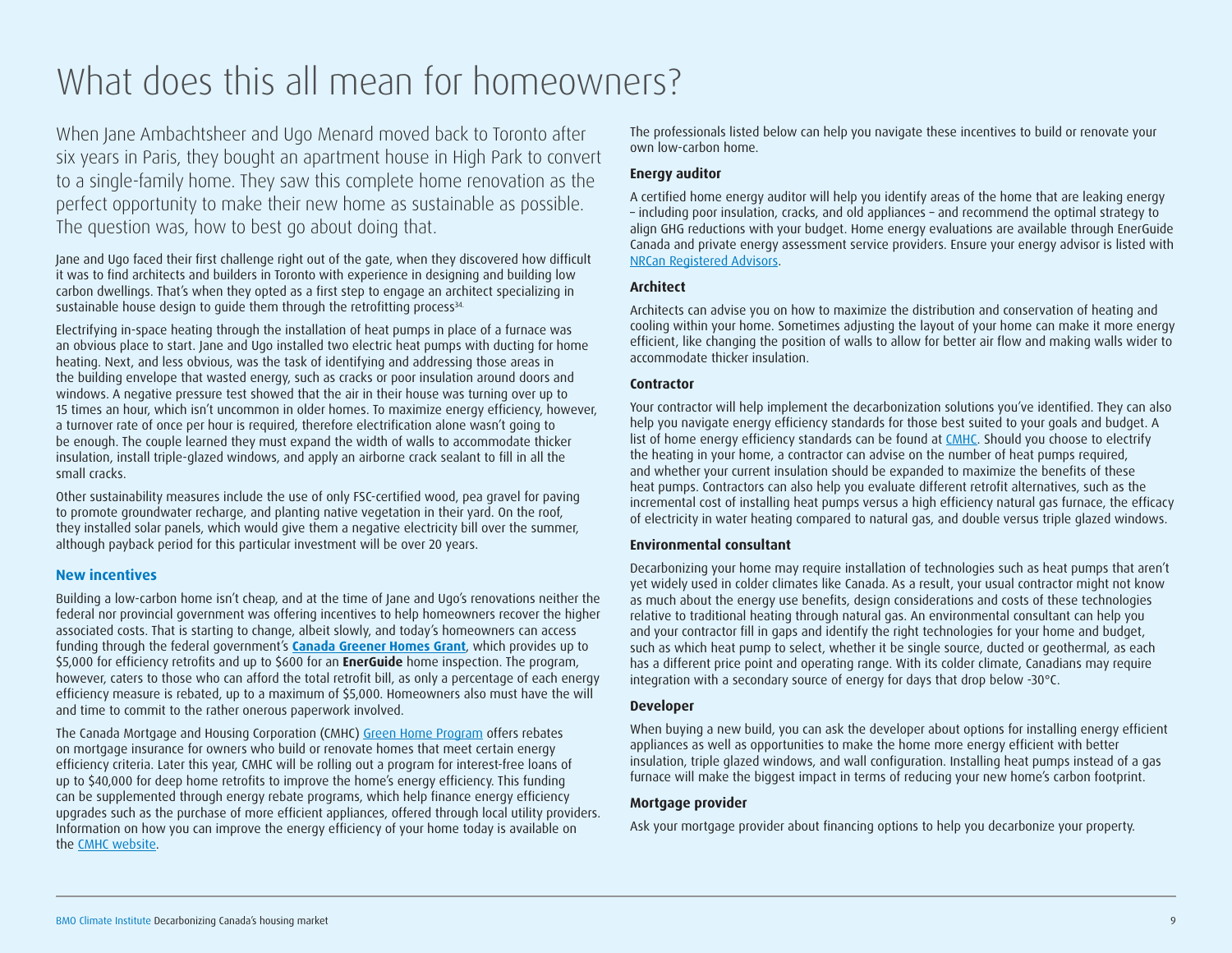## <span id="page-9-0"></span>Conclusion

Canada is committed to achieving net-zero emissions across its economy by 2050, and opportunities to reduce emissions in the housing market should be a key facet of this strategy.

Canada's access to clean electricity gives the country a massive opportunity to decarbonize its real estate sector through energy efficient electrification. Resolution of the key barriers identified can accelerate action by homeowners and their lenders.

Considerable financing is required to achieve this goal, beyond the scale that public spending alone can reconcile. Private capital is also needed. The role of government policy in helping develop new markets for private finance by de-risking investment was highlighted at COP26 as a key success factor to achieving the Paris 1.5°C goal. Canada has a real opportunity to execute on this role today.

As allocators of capital, financial institutions have acknowledged that they have a role to play in economy-wide decarbonization and have committed to align their financing with a net-zero future. This commitment includes calculating financed emissions and tracking and disclosing lending activity against GHG reduction targets. Three key success factors to a successful decarbonization strategy, however, are beyond the scope of financial institutions: policies and government programs designed to effectively crowd-in private capital; centralized data on dwelling-level emissions; and, reductions in the emission intensity of residential energy sources.

Aligning loan portfolios to net zero depends on coordinated efforts among all market actors.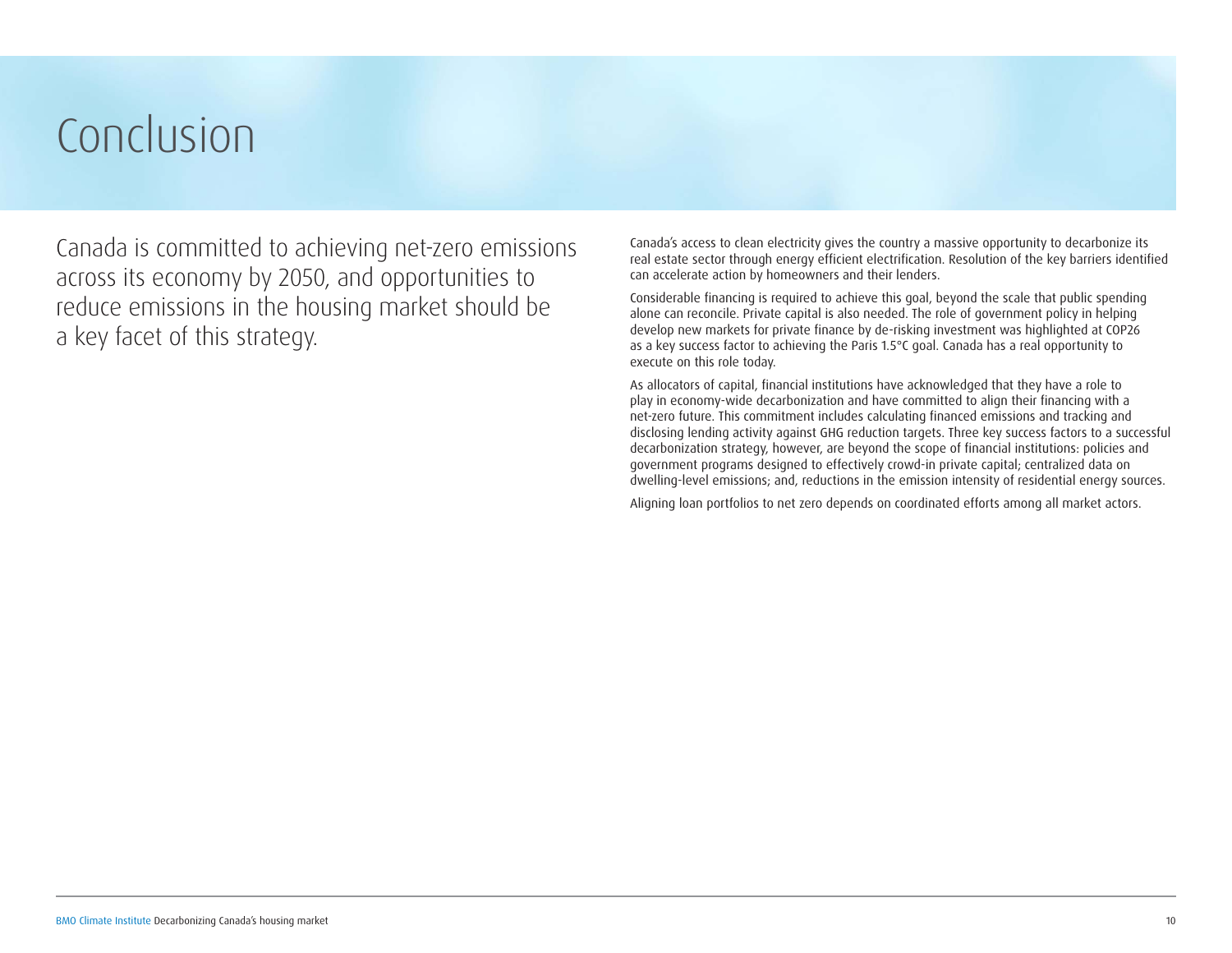### References

- <sup>1</sup> Natural Resources Canada, National Energy Use Database. [Residential sector energy use by energy](https://oee.nrcan.gc.ca/corporate/statistics/neud/dpa/showTable.cfm?type=HB§or=res&juris=00&rn=1&page=0)  [source end use](https://oee.nrcan.gc.ca/corporate/statistics/neud/dpa/showTable.cfm?type=HB§or=res&juris=00&rn=1&page=0).
- <sup>2</sup> Analysis based on decarbonization pathway assessment provided by Guidehouse.
- <sup>3</sup> Refers to the floor, windows, walls, and roof which comprise the structure of a building and together separate the indoor climate from outdoor temperatures.
- <sup>4</sup> Natural Resources Canada, National Energy Use Database. [Residential Sector Canada Table 1: Secondary](https://oee.nrcan.gc.ca/corporate/statistics/neud/dpa/showTable.cfm?type=CP§or=res&juris=ca&rn=1&page=0)  [Energy Use and GHG Emissions by Energy Source](https://oee.nrcan.gc.ca/corporate/statistics/neud/dpa/showTable.cfm?type=CP§or=res&juris=ca&rn=1&page=0).
- <sup>5</sup> Deep retrofits are defined as building improvements which reduce energy use by 40% or greater. Source: The Atmospheric Fund. 2020. [The Case for Deep Retrofits \[PDF\]](https://taf.ca/wp-content/uploads/2020/09/TAF-Business-Case-Deep-retrofits_2020.pdf).
- <sup>6</sup> International Energy Agency. 2022. [Canada Energy Policy Review.](https://www.iea.org/reports/canada-2022)
- <sup>7</sup> Efficiency Canada. 2021. [Workforce requirements for low carbon buildings \[PDF\]](https://www.efficiencycanada.org/wp-content/uploads/2021/11/Workforce-Development-Placemat-Final.pdf).
- <sup>8</sup> Natural Resources Canada, National Energy Use Database. [Residential Housing Stock and Floor Space](https://oee.nrcan.gc.ca/corporate/statistics/neud/dpa/showTable.cfm?type=HB§or=res&juris=00&rn=11&page=0).
- <sup>9</sup> Efficiency Canada. 2021. [Canada's climate retrofit mission \[PDF\]](https://www.efficiencycanada.org/wp-content/uploads/2021/06/Retrofit-Mission-FINAL-2021-06-16.pdf).
- 10 International Energy Agency. 2021. **Building Envelopes.**
- <sup>11</sup> [United Nations Framework Convention on Climate Change, outcomes of COP26](https://unfccc.int/process-and-meetings/the-paris-agreement/the-glasgow-climate-pact-key-outcomes-from-cop26).
- <sup>12</sup> Mortgage Professionals Canada. 2021. Annual State of the Residential Housing Market in Canada Year [End 2020 \[PDF\]](https://mortgageproscan.ca/docs/default-source/consumer-reports/consumer-report---march-2021---english.pdf).
- <sup>13</sup> Natural Resources Canada. [Canada Greener Homes Grant.](https://www.nrcan.gc.ca/energy-efficiency/homes/canada-greener-homes-grant/23441)
- <sup>14</sup> Estimation methodology: 66 Mt CO<sub>2</sub> eq annual emissions from residential building stock x (900,000 homes ÷ 16,000,000 total dwellings) x range of emission reductions of 40% to 90% realized from deep retrofits.
- <sup>15</sup> The insurance mitigates the risk to lenders of payment default by borrowers who can only offer a down payment of 20% or less of the full home value.
- $16$  Estimate methodology: 66 Mt CO<sub>2</sub> eq annual emissions from residential building stock x (6,080,000 homes ÷ 16,000,000 total dwellings) x range of emission reductions of 40% to 90% realized from deep retrofits.
- <sup>17</sup> Federation of Canadian Municipalities, [Community Efficiency Financing](https://fcm.ca/en/programs/green-municipal-fund/community-efficiency-financing).
- <sup>18</sup> The federal government prepares Canada's National GHG Emission Inventory reports annually for submission to the United Nations Framework Convention on Climate Change.
- <sup>19</sup> UK Government [Energy Performance Certificate Database](https://www.gov.uk/find-energy-certificate).
- <sup>20</sup> Zuhaib et al., 2022. [Next-generation energy performance certificates: End-user needs and](https://www.sciencedirect.com/science/article/pii/S0301421521005899)  [expectations](https://www.sciencedirect.com/science/article/pii/S0301421521005899). Energy Policy.
- <sup>21</sup> Building Performance Institute of Europe, *Energy performance certificates across the EU*.
- <sup>22</sup> World Green Building Council. 2018. [Creating an energy efficient mortgage for Europe \[PDF\].](https://www.worldgbc.org/sites/default/files/Creating an Energy Efficient Mortgage for Europe  Towards a New Market Standard  Web.pdf)
- <sup>23</sup> Bio Intelligence Service. 2013. Energy performance certificates in buildings and their impact on [transaction prices and rents in selected EU countries \[PDF\].](https://ec.europa.eu/energy/sites/ener/files/documents/20130619-energy_performance_certificates_in_buildings.pdf)
- <sup>24</sup> Atanasiu and Constantinescu. 2011. A comparative analysis of the energy performance certificates schemes within the European Union: Implementing options and policy recommendations.
- <sup>25</sup> Canadian jurisdictions with electricity generated using more than 85% non-emitting sources include Newfoundland and Labrador, Manitoba, Quebec, British Columbia, Yukon, Ontario, and Prince Edward Island. Source: Natural Resources Canada. 2021. [Energy Fact Book 2021-2022 \[PDF\].](https://www.nrcan.gc.ca/sites/nrcan/files/energy/energy_fact/2021-2022/PDF/2021_Energy-factbook_december23_EN_accessible.pdf)
- <sup>26</sup> Natural Resources Canada. 2021. [Energy Fact Book 2021-2022 \[PDF\]](https://www.nrcan.gc.ca/sites/nrcan/files/energy/energy_fact/2021-2022/PDF/2021_Energy-factbook_december23_EN_accessible.pdf).
- <sup>27</sup> Estimate assumptions: Assumes Canada's feasible RNG stock (155 PJ) is blended into existing infrastructure to displace emissions from the equivalent volume of natural gas. Residential end use of natural gas is estimated as 25% of total natural gas consumption, and assumes natural gas emission intensity of 0.049 Mt/PJ. Methodology: 155PJ x 25% x 0.049Mt PJ<sup>-1</sup> = 2 Mt CO<sub>2</sub>e abated. Feasible RNG data from: Stephen, J., M. Jean Blair, L. Brennan, S. Wood-Bohm. (2020). Renewable Natural Gas (Biomethane) Feedstock Potential in Canada. TorchLight Bioresources. Canadian natural gas consumption and emissions data from Natural Resources Canada Energy Use Database Environment and Climate Change Canada and from Canada's National Greenhouse Gas Inventory Report.
- <sup>28</sup> Natural Resources Canada, [Heating and cooling with a heat pump.](https://www.nrcan.gc.ca/energy-efficiency/energy-star-canada/about/energy-star-announcements/publications/heating-and-cooling-heat-pump/6817#d2)
- <sup>29</sup> Canada Energy Regulator. 2021. [Canada's Energy Future](https://apps2.cer-rec.gc.ca/energy-future/).
- <sup>30</sup> City of Vancouver. 2016. [Zero Emissions Building Plan \[PDF\].](https://vancouver.ca/files/cov/zero-emissions-building-plan.pdf)
- <sup>31</sup> Zero carbon ready homes are those which are constructed with materials and appliances capable of achieving zero emissions contingent on the source of power being decarbonized. While these homes might not operate at a zero emitting level presently, they are positioned to have a net zero footprint if energy inputs are decarbonized.
- <sup>32</sup> Synthesized from analysis in Canadian Energy Regulator, Historical and baseline projection data; Trottier Energy Institute, Net Zero Pathways: Canadian Energy Outlook; and, Electric Power Research Institute, Canadian National Electrification Assessment.
- <sup>33</sup> [Hydro-Québec and Énergir: An unprecedented partnership to reduce greenhouse gas emissions.](https://www.energir.com/en/about/media/news/partenariat-inedit-hydro-quebec-et-energir/#:~:text=from%20Gaz%20M%C3%A9tro-,Hydro%2DQu%C3%A9bec%20and%20%C3%89nergir%3A%20An%20unprecedented%20partnership,to%20reduce%20greenhouse%20gas%20emissions&text=In%20concrete%20terms%2C%20replacing%20heating,only%20in%20very%20cold%20weather)
- <sup>34</sup> Jane and Ugo worked with Christine Lolley, Principal at Solares Architecture alongside their main architect, Wanda Ely.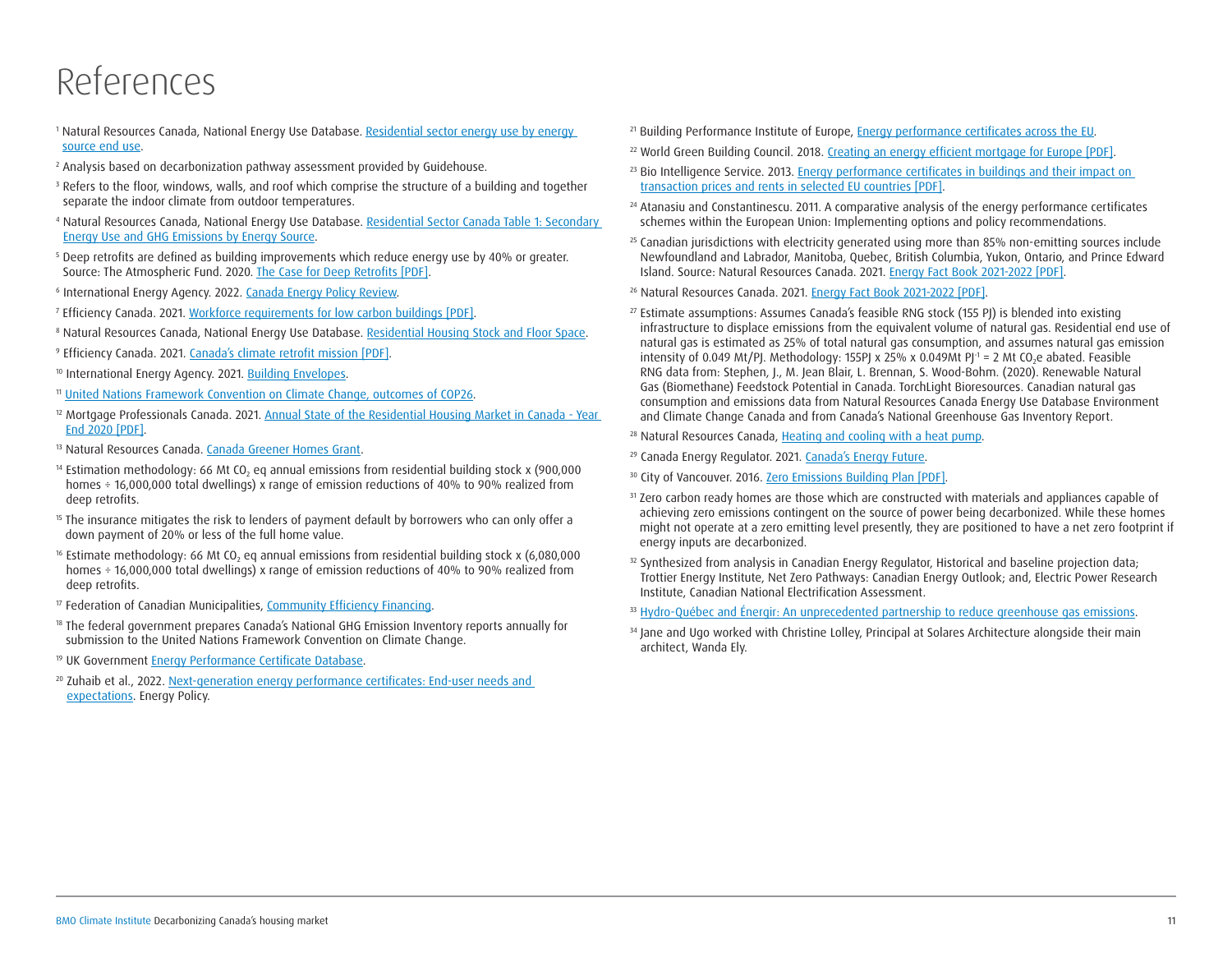## BMO Climate Institute Insights

#### **About the BMO Climate Institute**

Established in 2021, the BMO Climate Institute is a centre of excellence that bridges climate policy and science with business strategy and finance to unlock solutions for both clients and the bank. Led by a multidisciplinary team with climate-related expertise, the Institute leads BMO's efforts to convene stakeholders and drive thought leadership to advance the low-carbon transition and enhance resilience.

[Learn more about the BMO Climate Institute](https://our-impact.bmo.com/our-practices/climate-change/bmo-climate-institute/)

#### **About BMO Financial Group**

Serving customers for 200 years and counting, BMO is a highly diversified financial services provider – the 8th largest bank, by assets, in North America. With total assets of \$988 billion as of October 31, 2021, and a team of diverse and highly engaged employees, BMO provides a broad range of personal and commercial banking, wealth management and investment banking products and services to more than 12 million customers and conducts business through three operating groups: Personal and Commercial Banking, BMO Wealth Management and BMO Capital Markets.



**George Sutherland** Climate Change and Sustainability Advisor BMO Climate Institute

For more information on this report contact [george.sutherland@bmo.com](mailto:george.sutherland%40bmo.com?subject=)

#### **Acknowledgements**

The BMO Climate Institute thanks our colleagues in BMO's Sustainability Office and Sustainable Finance teams for contributions to this report. We are also thankful to the Canada Mortgage and Housing Corporation, Canada Infrastructure Bank, Dunsky Energy + Climate Advisors and Ivey for insights to inform our views on the solutions presented in this report. We also thank Jane Ambachtsheer and Ugo Menard for sharing their decarbonization journey as a case study in this report.

#### **Disclosure statement**

This document is confidential and proprietary to, and may not be reproduced, disseminated or referred to, in whole or in part without the prior consent of BMO. BMO assumes no responsibility for verification of the information in this document. BMO assumes no obligation to correct or update this document. This document does not contain all information that may be required to evaluate, and does not constitute a recommendation with respect to, any transaction or matter. Any recipient of these materials should conduct its own independent analysis of the matters referred to herein. This document is for general information purposes only and does not constitute investment, legal or tax advice, and is not intended as an endorsement of any specific investment product or service. Individual investors should consult with an investment, tax and/or legal professional about their personal situation.

Copyright © 2022 BMO Climate Institute. All rights reserved.

**Citation:** Sutherland, G. 2022. Decarbonizing Canada's housing market. Bank of Montreal Climate Institute.